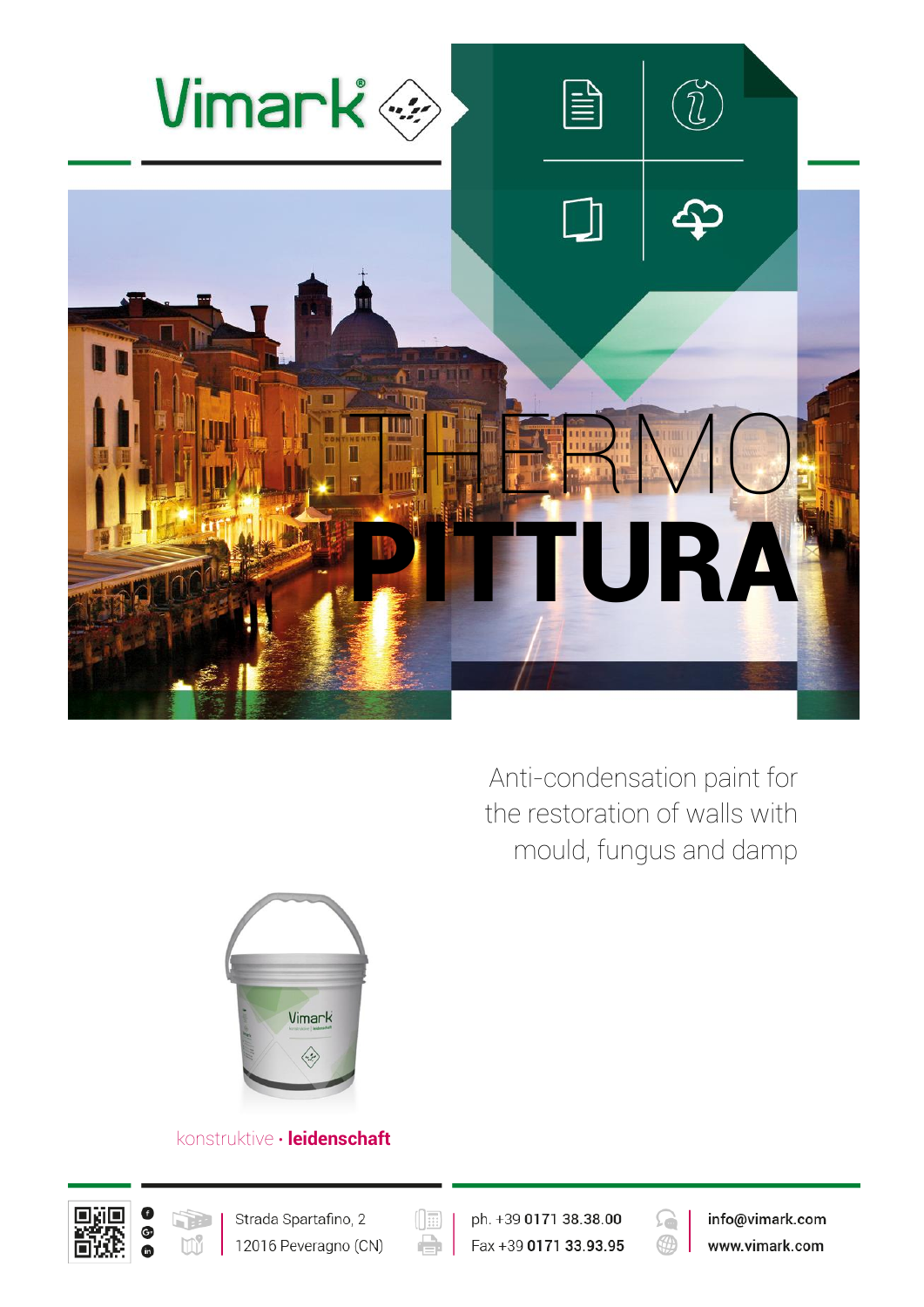



| <b>PRODUCT</b><br><b>DESCRIPTION</b>                   | THERMO PITTURA is a sanitizing, heat insulating anti-condensation paint, based on<br>special spherical insulating charges for the correction of thermal bridges in homes.<br>Its application allows to restore internal walls with proliferation of bacteria and formation<br>of unsightly mould, helping to maintain a healthy home environment.<br>The product contributes to the optimization of energy efficiency in buildings thanks to its<br>insulating and breathable properties.<br>It allows for a fast and efficient restoration of deteriorated inner walls without significant<br>inconvenience to the inhabitants.<br>Its application allows you to reduce heat loss of walls, to correct any existing light thermal<br>bridges, to increase surface temperature of treated walls thus inhibiting the formation of<br>surface condensation.                                                                                                                                                                                                                                                                                                                                                                                                                                                                                                                                                  |  |  |  |  |
|--------------------------------------------------------|------------------------------------------------------------------------------------------------------------------------------------------------------------------------------------------------------------------------------------------------------------------------------------------------------------------------------------------------------------------------------------------------------------------------------------------------------------------------------------------------------------------------------------------------------------------------------------------------------------------------------------------------------------------------------------------------------------------------------------------------------------------------------------------------------------------------------------------------------------------------------------------------------------------------------------------------------------------------------------------------------------------------------------------------------------------------------------------------------------------------------------------------------------------------------------------------------------------------------------------------------------------------------------------------------------------------------------------------------------------------------------------------------------|--|--|--|--|
| <b>COMPOSITION</b>                                     | THERMO PITTURA is a paint made of acrylic copolymers, micro spherical ceramic, glass<br>and expanded minerals in watery dispersion.                                                                                                                                                                                                                                                                                                                                                                                                                                                                                                                                                                                                                                                                                                                                                                                                                                                                                                                                                                                                                                                                                                                                                                                                                                                                        |  |  |  |  |
| <b>MIXING</b><br><b>AND APPLICATION</b>                | The walls must be perfectly seasoned, dry, stable, free from dust, residues of previous<br>work, etc. Clean surfaces to remove all traces of dust, dirt, grease or presence of<br>efflorescence. Leave to dry any new patches of plaster.<br>In the presence of paints or synthetic and mineral coatings that are partially degraded,<br>remove the friable parts and any that are not adhering to the wall. Remove the mould and<br>fungi formations after suitable neutralization. Already painted surfaces should be brushed<br>down.<br>We recommend that you check the adhesion of paint products using the cross hatch Test<br>(cross-cut).<br>In the case of application on very porous coatings or paints or powdering surfaces, apply<br>by hand with a brush a coat of DECOR.PRIMER diluted 1:4 v/v with clean water. Any<br>fillings or repairs done after must also be coated with primer. Wait until the primer is<br>completely dry before applying the finish.<br>Mix the THERMO PITTURA before diluting. Carefully apply a first coat of paint diluted with<br>clean water up to a maximum of 15% w/w with a roller over the entire surface. After 6-8<br>hours apply the second coat of paint diluted with clean water up to a maximum of 10%<br>w/w with a roller over the entire surface. After 6-8 hours apply a coloured decorative paint<br>from the range COLOR or DECOR by Vimark. |  |  |  |  |
| <b>INDICATIVE</b><br><b>AMOUNTS</b><br><b>REQUIRED</b> | 0,250-0,300 litres per $m2$ per coat.                                                                                                                                                                                                                                                                                                                                                                                                                                                                                                                                                                                                                                                                                                                                                                                                                                                                                                                                                                                                                                                                                                                                                                                                                                                                                                                                                                      |  |  |  |  |
| <b>COLOUR</b>                                          | White.                                                                                                                                                                                                                                                                                                                                                                                                                                                                                                                                                                                                                                                                                                                                                                                                                                                                                                                                                                                                                                                                                                                                                                                                                                                                                                                                                                                                     |  |  |  |  |
| <b>PACKAGING</b>                                       | 5 litres tubs.                                                                                                                                                                                                                                                                                                                                                                                                                                                                                                                                                                                                                                                                                                                                                                                                                                                                                                                                                                                                                                                                                                                                                                                                                                                                                                                                                                                             |  |  |  |  |
| <b>STORAGE</b>                                         | 12 months in original intact packaging, protect from frost, not exposed to direct sunlight or<br>heat sources.                                                                                                                                                                                                                                                                                                                                                                                                                                                                                                                                                                                                                                                                                                                                                                                                                                                                                                                                                                                                                                                                                                                                                                                                                                                                                             |  |  |  |  |



 $\left(\begin{matrix}\overline{\phantom{a}}\ \overline{\phantom{a}}\ \overline{\phantom{a}}\ \overline{\phantom{a}}\ \overline{\phantom{a}}\ \overline{\phantom{a}}\ \overline{\phantom{a}}\ \overline{\phantom{a}}\ \overline{\phantom{a}}\ \overline{\phantom{a}}\ \overline{\phantom{a}}\ \overline{\phantom{a}}\ \overline{\phantom{a}}\ \overline{\phantom{a}}\ \overline{\phantom{a}}\ \overline{\phantom{a}}\ \overline{\phantom{a}}\ \overline{\phantom{a}}\ \overline{\phantom{a}}\ \overline{\phantom{a}}\ \overline{\phantom{a}}\ \overline{\$ 

 $\Rightarrow$ 

ph. +39 0171 38.38.00 Fax +39 0171 33.93.95



info@vimark.com www.vimark.com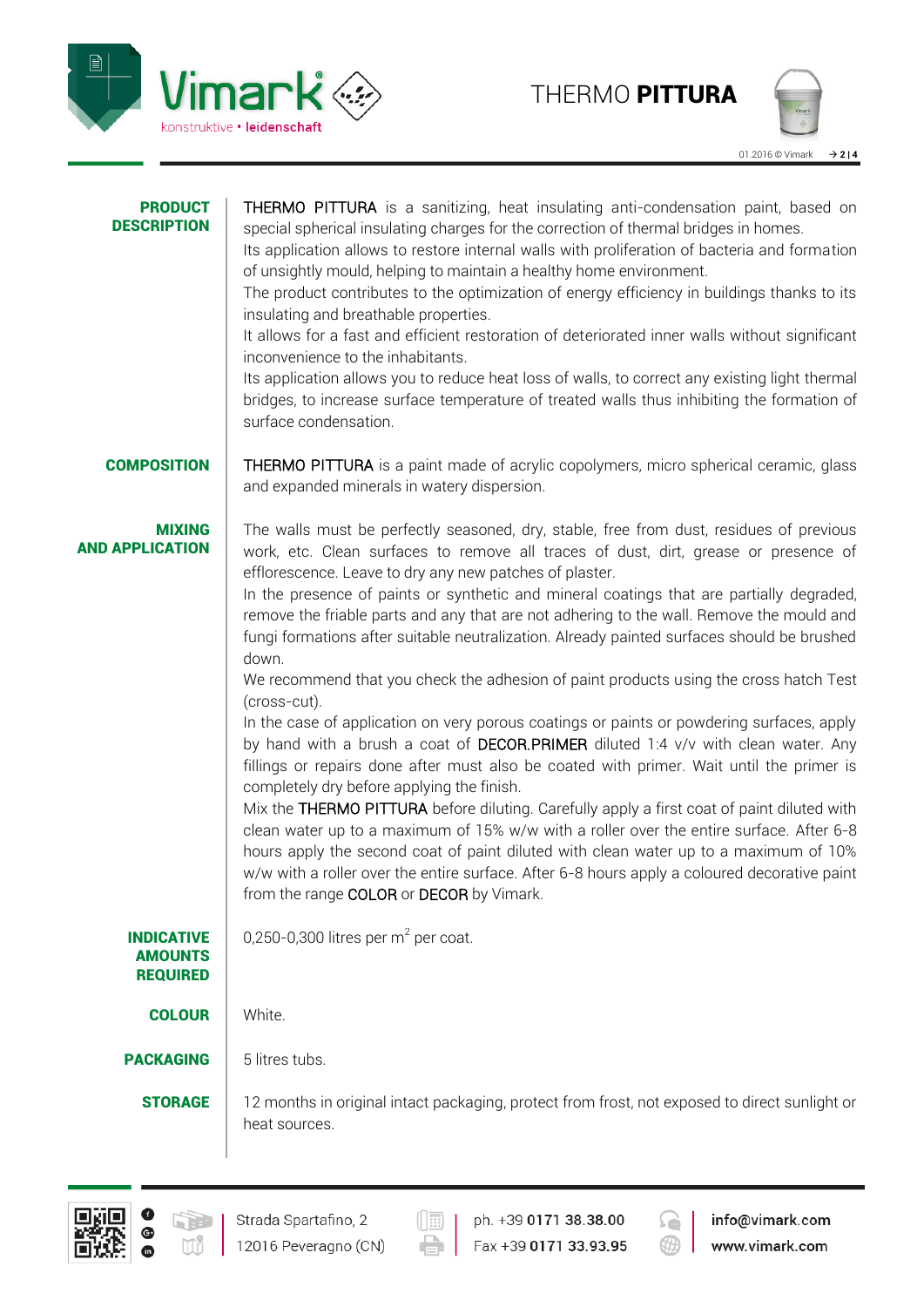



| <b>RECOMMENDATIONS</b>  | Avoid applying with temperatures below $+5^{\circ}$ C or above $+35^{\circ}$ c.<br>Avoid applying in an environmental with humidity greater than 80% or with WME humidity                                                                                                             |                                  |             |             |                                         |                                          |             |                 |  |
|-------------------------|---------------------------------------------------------------------------------------------------------------------------------------------------------------------------------------------------------------------------------------------------------------------------------------|----------------------------------|-------------|-------------|-----------------------------------------|------------------------------------------|-------------|-----------------|--|
|                         | exceeding 15%.<br>Climatic conditions other than those indicated may negatively affect the correct drying                                                                                                                                                                             |                                  |             |             |                                         |                                          |             |                 |  |
|                         | time of the product compromising the technical and aesthetic result.                                                                                                                                                                                                                  |                                  |             |             |                                         |                                          |             |                 |  |
|                         | The product must be stored in its original container, tightly closed and not exposed to<br>direct sunlight or source of heat and must be used within a maximum of 5 days after<br>dilution.<br>The product properly applied obtains the optimum performance characteristics within 10 |                                  |             |             |                                         |                                          |             |                 |  |
|                         |                                                                                                                                                                                                                                                                                       |                                  |             |             |                                         |                                          |             |                 |  |
|                         |                                                                                                                                                                                                                                                                                       |                                  |             |             |                                         |                                          |             |                 |  |
|                         |                                                                                                                                                                                                                                                                                       |                                  |             |             |                                         |                                          |             |                 |  |
| <b>PRODUCT DATA</b>     | Appearance                                                                                                                                                                                                                                                                            |                                  |             |             | liquid                                  |                                          |             |                 |  |
|                         | Colour                                                                                                                                                                                                                                                                                |                                  |             |             | white                                   |                                          |             |                 |  |
|                         | Type of binders                                                                                                                                                                                                                                                                       |                                  |             |             | acrylic resin in aqueous solution       |                                          | EN 1062-1   |                 |  |
|                         | Max. temperature for storage                                                                                                                                                                                                                                                          |                                  |             |             | $+40^{\circ}$ C                         |                                          |             |                 |  |
|                         | Min. temperature for storage                                                                                                                                                                                                                                                          |                                  |             |             | $+5^{\circ}$ C                          |                                          |             |                 |  |
| <b>APPLICATION DATA</b> | Min. temperature for application                                                                                                                                                                                                                                                      |                                  |             |             | $+5^{\circ}$ C                          |                                          |             |                 |  |
|                         |                                                                                                                                                                                                                                                                                       | Max. temperature for application |             |             | $+35^{\circ}$ C                         |                                          |             |                 |  |
|                         | Relative humidity of environment and substrates                                                                                                                                                                                                                                       |                                  |             |             | $\leq 80\%$                             |                                          |             |                 |  |
|                         | Substrate humidity WME                                                                                                                                                                                                                                                                |                                  |             |             | $\leq 15\%$                             |                                          |             |                 |  |
|                         | Surface drying time                                                                                                                                                                                                                                                                   |                                  |             |             | 1 hour                                  |                                          |             |                 |  |
|                         | Waiting time between coating                                                                                                                                                                                                                                                          |                                  |             |             | > 4 hours                               |                                          |             |                 |  |
|                         | Tool cleaning                                                                                                                                                                                                                                                                         |                                  |             |             |                                         | soap and water immediately after use     |             |                 |  |
|                         | Min. temperature for application<br>$+10^{\circ}$ C                                                                                                                                                                                                                                   |                                  |             |             |                                         |                                          |             |                 |  |
| <b>DILUTION</b>         |                                                                                                                                                                                                                                                                                       |                                  | Roller      |             | <b>Brush</b><br>Airless                 |                                          |             | Air             |  |
|                         | Coat                                                                                                                                                                                                                                                                                  | $1^{\circ}$                      | $2^{\circ}$ | $1^{\circ}$ | $2^{\circ}$                             | $1^{\circ}$<br>$2^{\circ}$               | $1^{\circ}$ | $2^{\circ}$     |  |
|                         | Dilution water                                                                                                                                                                                                                                                                        | 15%                              | 20%         | 10%         | 15%                                     | N.A.                                     |             | N.A.            |  |
| <b>PERFORMANCE</b>      | Density                                                                                                                                                                                                                                                                               |                                  |             |             | 1080 g/l ± 20 g/l                       |                                          |             | <b>UNI 8910</b> |  |
| <b>DATA</b>             | Solids mass w/w                                                                                                                                                                                                                                                                       |                                  |             |             | $55\% \pm 2\%$                          |                                          |             |                 |  |
|                         | Volume solids v/v                                                                                                                                                                                                                                                                     |                                  |             |             | $52\% \pm 1\%$                          |                                          |             |                 |  |
|                         | рH                                                                                                                                                                                                                                                                                    |                                  |             |             | $8.5 \pm 0.3$                           |                                          |             |                 |  |
|                         | Film appearance                                                                                                                                                                                                                                                                       |                                  |             |             | very matt L < 5 gloss GU 85°            |                                          |             | EN ISO 2813     |  |
|                         | Viscosity                                                                                                                                                                                                                                                                             |                                  |             |             | 16000 ± 1500 cps                        |                                          |             | ASTM D 2196     |  |
|                         | Category for final use                                                                                                                                                                                                                                                                |                                  |             |             | decoration and protection               |                                          |             | EN 1062-1       |  |
|                         | Applicability and recoating                                                                                                                                                                                                                                                           |                                  |             |             | 1 <sup>st</sup> coat: no difficulty     | 2 <sup>nd</sup> coat: good after 4 hours |             | UNI 10794       |  |
|                         | Film at low temperatures                                                                                                                                                                                                                                                              |                                  |             |             | good at $+5^{\circ}$ C                  |                                          |             | UNI 10793       |  |
|                         | Water vapour permeability                                                                                                                                                                                                                                                             |                                  |             |             | high $> 150$ g/m <sup>2</sup> 24h       |                                          |             | EN ISO 7783-2   |  |
|                         | Surface resistance to temperature changes                                                                                                                                                                                                                                             |                                  |             |             | no lack after 15 cycles                 |                                          |             | <b>UNI 9429</b> |  |
|                         | Dirt pick-up                                                                                                                                                                                                                                                                          |                                  |             |             | very low $\Delta L < 3$                 |                                          |             | UNI 10792       |  |
|                         | Resistance to washing                                                                                                                                                                                                                                                                 |                                  |             |             | excellent > 5.000 cycles                |                                          | UNI 10560   |                 |  |
|                         | Resistance to mould                                                                                                                                                                                                                                                                   |                                  |             |             | suitable to prevent the growth of mould |                                          |             | <b>UNI 9805</b> |  |
|                         |                                                                                                                                                                                                                                                                                       |                                  |             |             |                                         |                                          |             |                 |  |



 $\left(\begin{matrix}\overline{\phantom{a}}\ \overline{\phantom{a}}\ \overline{\phantom{a}}\ \overline{\phantom{a}}\ \overline{\phantom{a}}\ \overline{\phantom{a}}\ \overline{\phantom{a}}\ \overline{\phantom{a}}\ \overline{\phantom{a}}\ \overline{\phantom{a}}\ \overline{\phantom{a}}\ \overline{\phantom{a}}\ \overline{\phantom{a}}\ \overline{\phantom{a}}\ \overline{\phantom{a}}\ \overline{\phantom{a}}\ \overline{\phantom{a}}\ \overline{\phantom{a}}\ \overline{\phantom{a}}\ \overline{\phantom{a}}\ \overline{\phantom{a}}\ \overline{\$ 

 $\Rightarrow$ 

ph. +39 0171 38.38.00 Fax +39 0171 33.93.95